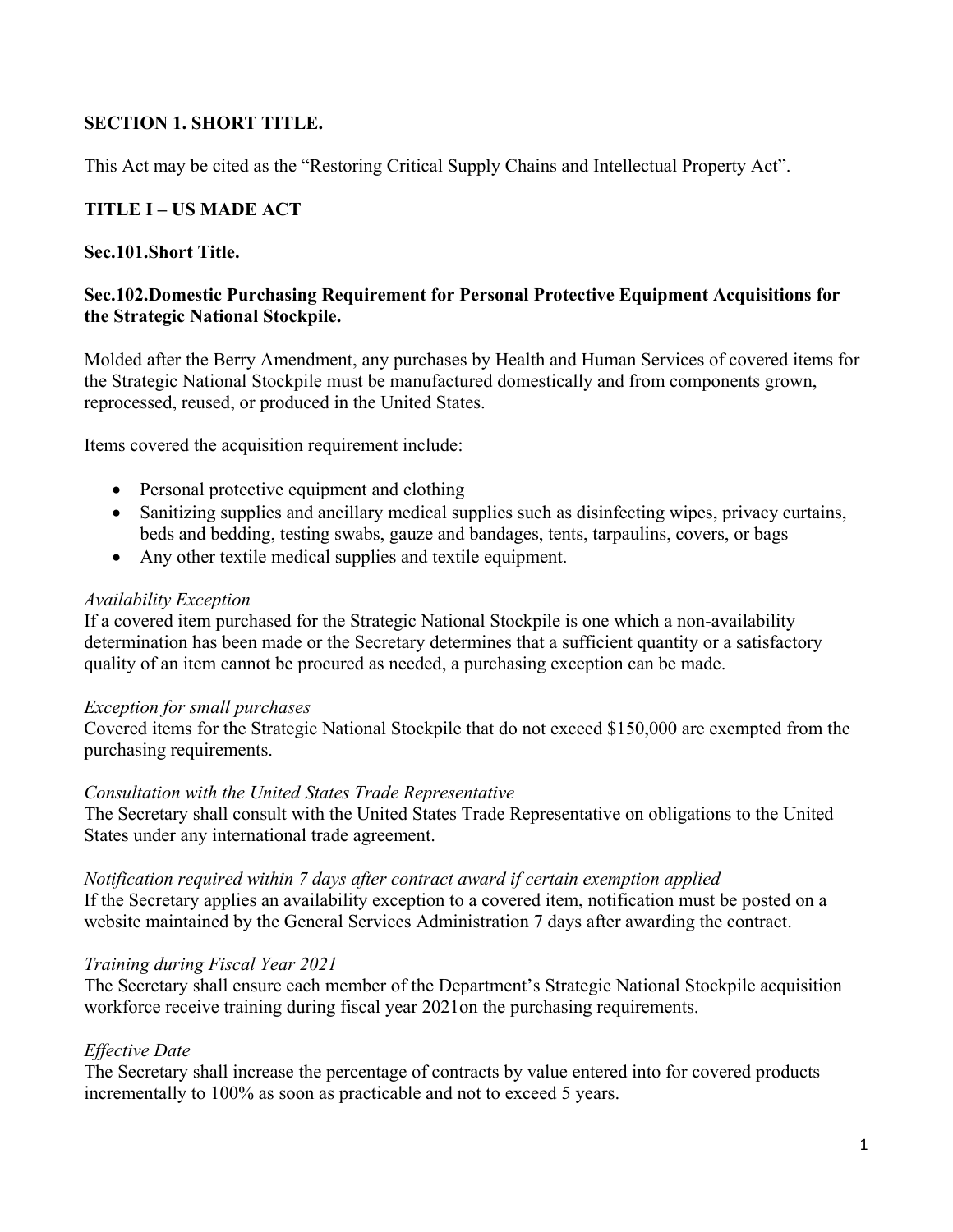The Secretary shall notify the Committee on Health, Education, Labor, and Pensions of the Senate and the Committee on Energy and Commerce of the House of Representatives within 60 days regarding the percentage of covered products that meet the requirements of this paragraph.

## *Report*

Not later than 90 days after enactment the Secretary shall submit to the Committee on Health, Education, Labor, and Pensions of the Senate and the Committee on Energy and Commerce of the House of Representatives a report assessing the implementation and the feasibility of applying the requirements of not less than 50% of the contracts by value by September 30, 2021 and not less than 75% of contracts by value by March 31, 2022, and not less than 100% of contracts by value by a date not less than 2 years after the date of enactment.

## **Sec.103.Investment Credit for Qualifying Medical Personal Protective Equipment Manufacturing Projects.**

Modeled after the 48C Advanced Manufacturing Tax Credit, eligible U.S. manufacturers will receive a 30% credit against equipment costs associated with personal protective equipment (PPE) manufacturing.

Establishes Section 48D – Qualifying Medical Personal Protective Equipment Manufacturing Project Credit.

*Establishes a Qualifying Medical Personal Protective Equipment Manufacturing Project Program* Provides that within 90 days after enactment, the Secretary of the Treasury in consultation with the Secretary of Health and Human Services will establish the qualifying medical personal protective equipment manufacturing project program.

## *Qualified Investment Tax Credit*

Permits qualifying personal protective equipment manufacturers to receive a credit of 30% of a qualified investment for PPE production.

# *Definitions*

Defines a qualified investment as "the basis of eligible property placed in service or continued in service by the taxpayer during such taxable year which is part of a qualifying medical personal protective equipment manufacturing project."

Defines a qualifying medical personal protective equipment manufacturing project as a project which reequips, expands, establishes, or continues existing medical personal protective equipment production of:

- Any item in the Strategic National Stockpile
- Any other textile products for medical applications as defined by the Secretary of the Treasury and the Secretary of Health and Human Services

Sensors, electronics, or other items not associated with medical PPE are excluded.

Defines eligible property as any property which is necessary for the production of tangible personal property, other tangible property (excluding building and structural components) used as an integral part of the manufacturing facility, and which is depreciable.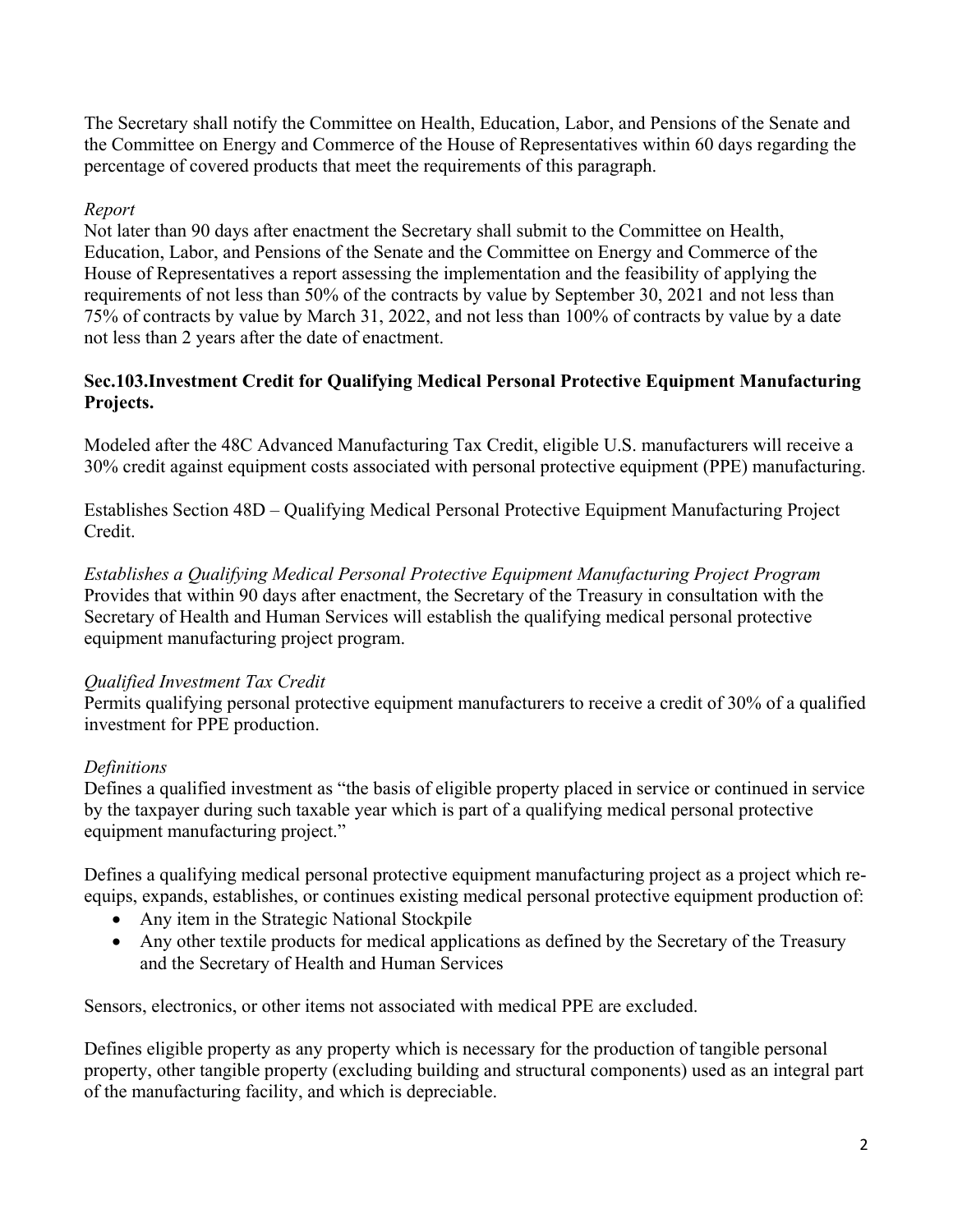### *Tax Credit Program Size*

Limits the total credit program amount to \$7.5 billion.

### *Application Process*

Requires applicants to submit an application to the Secretary of the Treasury within one year of the program's establishment.

After an application's acceptance, the applicant will have one year to provide evidence to the Secretary of the Treasury that it has met the program's requirements. Within two years of acceptance, an applicant must place a project in service.

### *Tax Credit Selection Criteria*

Establishes that the Secretary of the Treasury will use the following selection criteria to accept applications for an allocation of the credits that will:

- Provide the greatest domestic job creation and retention;
- Provide the largest amount of needed medical PPE to the Strategic National Stockpile;
- Have the greatest potential to achieve PPE independence for the United States; and
- Have the greatest potential to meet sudden surges in demand for personal protective equipment

### *Process of Possible Reallocation*

Provides that the Secretary of the Treasury may reallocate credits if it is determined that there is an insufficient quantity of qualifying applications pending at the time of review or if an application has been revoked due to third party opposition or litigation.

### *Program Participant Public Disclosure*

The Treasury will publicly disclose recipients of the credit and corresponding credit amounts.

## **Sec.104.Special Rules for Transfers of Intangible Property Relating to Medical Personal Protective Equipment to United States Shareholders.**

## *Repatriation of Intangible Property to the United States*

Permits taxpayers that receive the Section 48D credit to bring intangible property used in connection with the production of PPE back to the United States without taxable gain. Only intangible property that is used in qualifying PPE manufacturing production under Section 48D is eligible for tax-free treatment. Qualifying intangible property may include a patent, invention, formula, process, design, pattern, or know-how that relates to the PPE or equipment used to manufacture the PPE. Any built-in gain in the intangible property will be preserved so that taxable gain is realized if the taxpayer later sells or transfers the property.

# **TITLE II – SAFEGUARDING AMERICAN INNOVATION**

## **Sec.201.Short Title.**

## **Sec.202.Definitions.**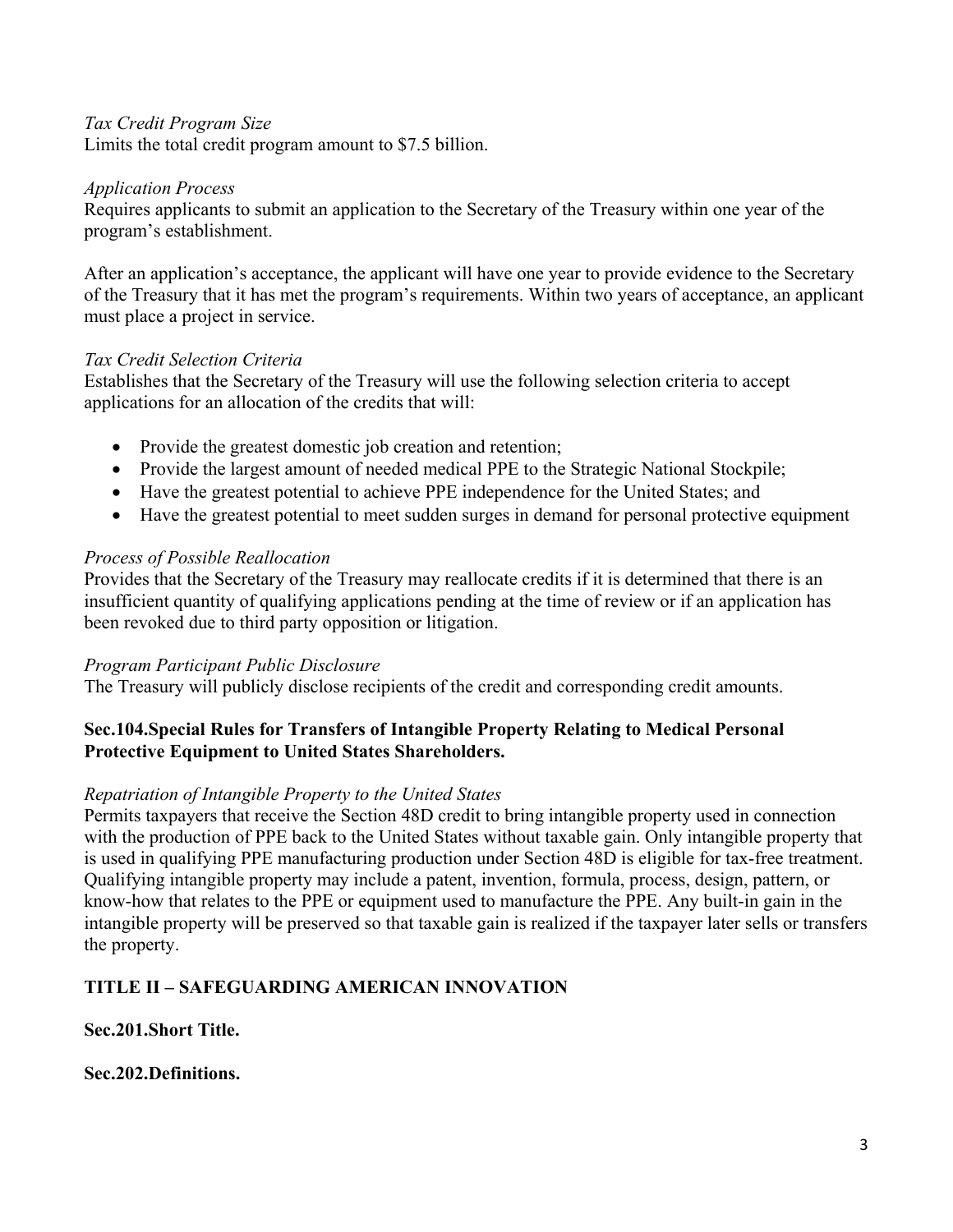## **Sec.203.Federal Research Security Council.**

Establishes the Federal Research Security Council in OMB to standardize and secure the federal grantmaking process across the government. Designates the Executives agencies that are members of the Council. Designates the Office of Science and Technology Policy as the Lead Science Advisor for the Chairperson. Designates the Director of National Counterintelligence and Security Center as the Leader Security Advisor to the Chairperson.

Incorporates the interagency working group established under the National 2020 National Defense Authorization Act as a working group under the Council. Tasks the Council with developing requirements for:

- a uniform grant application process across the government;
- information sharing with respect to individuals participating in federally funded research and research security risks;
- developing programs to ensure grantees report conflicts of interest and commitment;
- adopting best practices to reduce the risk of misappropriation of research and data;
- developing guidance on insider threats; and
- issuing warnings about ways foreign governments seek to undermine or exploit the U.S. research community and misappropriate federal funded research.

Engages the U.S. research community in identifying persons participating in federally funded research and developing and implementing a uniform grant application process.

Requires the Council to submit a strategic plan to Congress for addressing federal research security risks, as well as an annual report on the Council's activities and progress made toward the strategic plan.

Requires the head of each Council agency to assess security risks posed by persons involved in federally funded research, avoid and mitigate federal research security risks, and ensure agency initiatives impacting research grant making policy complies with guidance from the Council.

Requires Executive agencies to develop a federal research security risk management strategy, integrate federal research security risk management practices into existing grant programs, and implement policies and processes to further the activities of the Council.

# **Sec.204.Federal Grant Application Fraud.**

Criminalizes an individual knowingly preparing, submitting, or falsifying a federal grant application that fails to disclose outside compensation, including foreign compensation. Penalties include fines, imprisonment for 5 years, or both and a prohibition from receiving a Federal for 5 years.

## **Sec.205.Restricting the Acquisition of Goods, Technologies, and Sensitive Information to Certain Aliens.**

Authorizes State to deny visas to known bad actors traveling to the United States to access export controlled technologies through exemptions in export control laws (conferences, academic coursework,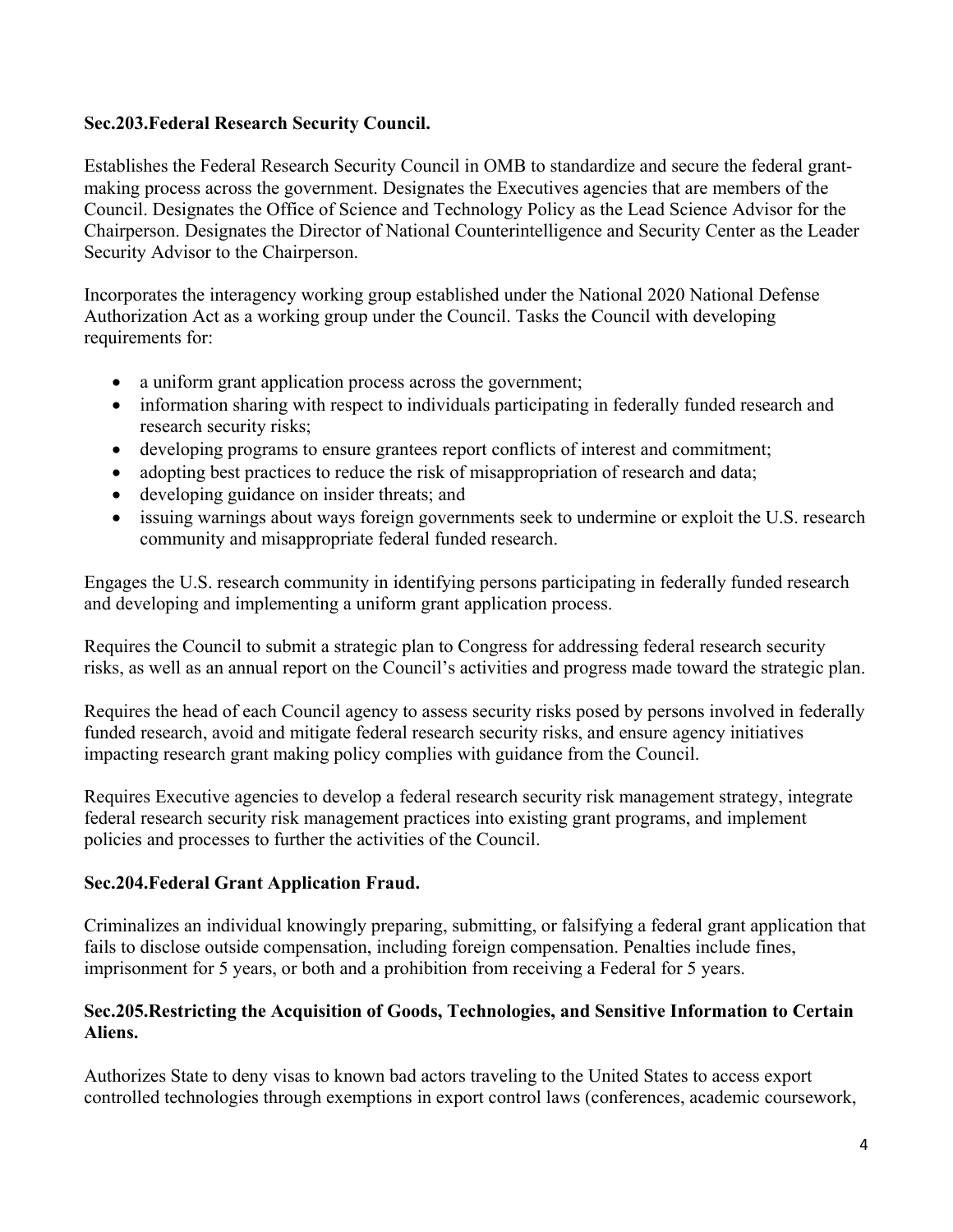or fundamental research). This section does not amend, change, or affect export control laws or any existing exemptions. Consular officers may deny visas to applicants if: (1) they are a known bad actor based on criteria developed through an interagency process (informed by the IC, federal science agencies, and other USG information); and (2) their access to export-controlled goods, technologies, and sensitive information is contrary to an articulable national security or economic security interest.

Requires State to seek interagency advice and assistance to establish the criteria that define which visa applicants will fall into the category of known bad actors, and consider factors like the alien's past or likely employment or cooperation with:

- an adversarial foreign military or security related organization;
- foreign institution or entity involved in the theft of U.S. research, intellectual property, or the violation of export controls; and
- a foreign government seeking to undermine the integrity and security of the U.S. research enterprise.

State must also engage in an individual cost/benefit analysis of granting the visa when determining whether an alien may be inadmissible.

Requires State to make visa applications and documents submitted in support of a visa application machine-readable to enhance fraud prevention and law enforcement activities.

Requires State to report to Congress annually on the criteria used to identify the category of aliens who will be inadmissible, the number of individuals found inadmissible, and the nationality of individuals found inadmissible.

# **Sec.206.Limitations on Educational and Cultural Exchange Programs.**

Requires exchange visa sponsors ("J visas") to provide State Department basic information about the export controlled technology a foreign researcher will access while in the United States.

Requires sponsors of foreign researchers to disclose to the State Department whether foreign researchers will conduct research, attend conferences, or take coursework on export controlled technologies. This information is not currently provided to the State Department.

Requires sponsors to provide a plan to the State Department establishing appropriate safeguards to prevent unauthorized access of export controlled technologies. This information is not currently provided to the State Department.

Requires sponsors to provide State Department U.S. government approval for the foreign researcher to use export controlled technology (i.e., a deemed export control license from the Department of Commerce). This information is not currently provided to the State Department.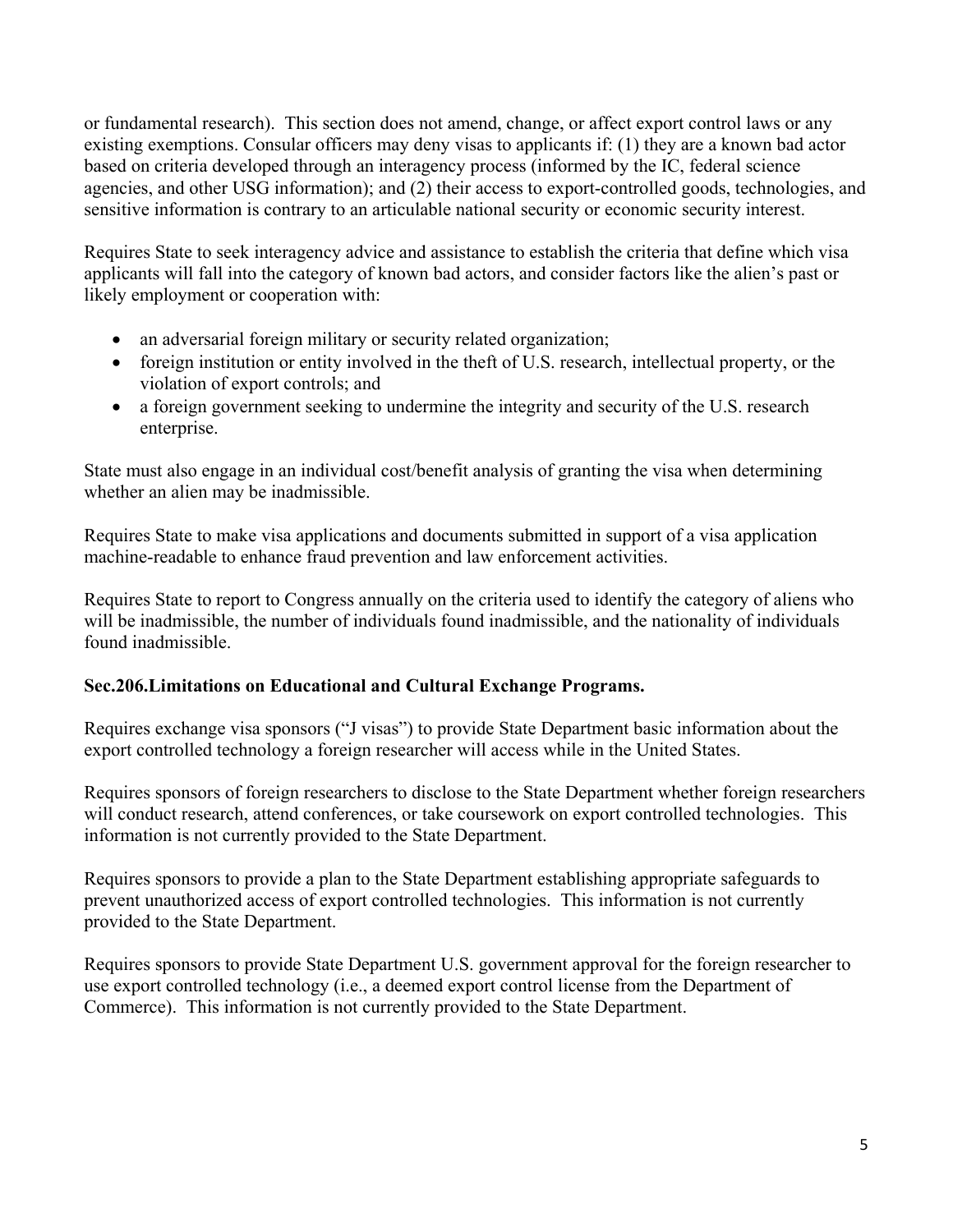## **Sec.207.Amendments to Disclosures of Foreign Gifts.**

Amends Section 117 of the Higher Education Act to provide increased transparency in foreign gifts and contracts made to colleges and universities by reducing the reporting threshold to \$50,000 from \$250,000.

Requires the Department of Education to engage in a negotiated rulemaking with stakeholders to develop regulations to file disclosure reports, including how to report structured gifts and contracts and for reporting contracts while protecting proprietary information.

Permits institutions to revise and update disclosure reports to correct any errors or omissions.

Permits the Department of Education to fine institutions for repeatedly failing to file a foreign gift report.

## **TITLE III – CHIPS FOR AMERICA ACT (CREATING HELPFUL INCENTIVES TO PRODUCE SEMICONDUCTORS FOR AMERICA)**

## **Sec.301.Semiconductor Incentive Grants.**

Directs the Secretary of Commerce to create a grant program for the purpose of constructing, expanding, or modernizing commercial semiconductor fabrication, assembly, testing, packaging, and advanced R&D facilities in the United States.

Grant applications from eligible firms must demonstrate interest from a semiconductor company or consortium in the project, as well as commitments to job training and education; the application must also include commitments to workforce training from regional educational institutions and guaranteed incentives from a state or local government.

Grants may not exceed \$3 billion for any project.

The Secretary may recover unused funds and funds awarded to any entity that engages in joint research or technology licensing with a foreign adversary.

This section directs the Comptroller General to review the application process and performance of the grant program and submit its findings to Congress every two years.

## **Sec.302.Department of Defense.**

Directs the Secretary of Defense to create a partnership program with the private sector to encourage the development of advanced, measurably secure microelectronics for use by the Department of Defense, Intelligence Community, critical infrastructure, and other national-security applications.

A private partner in this program must able to produce microelectronics with measurably secure supply chains and operational security standards established under Section 224 of the FY2020 NDAA, among other criteria.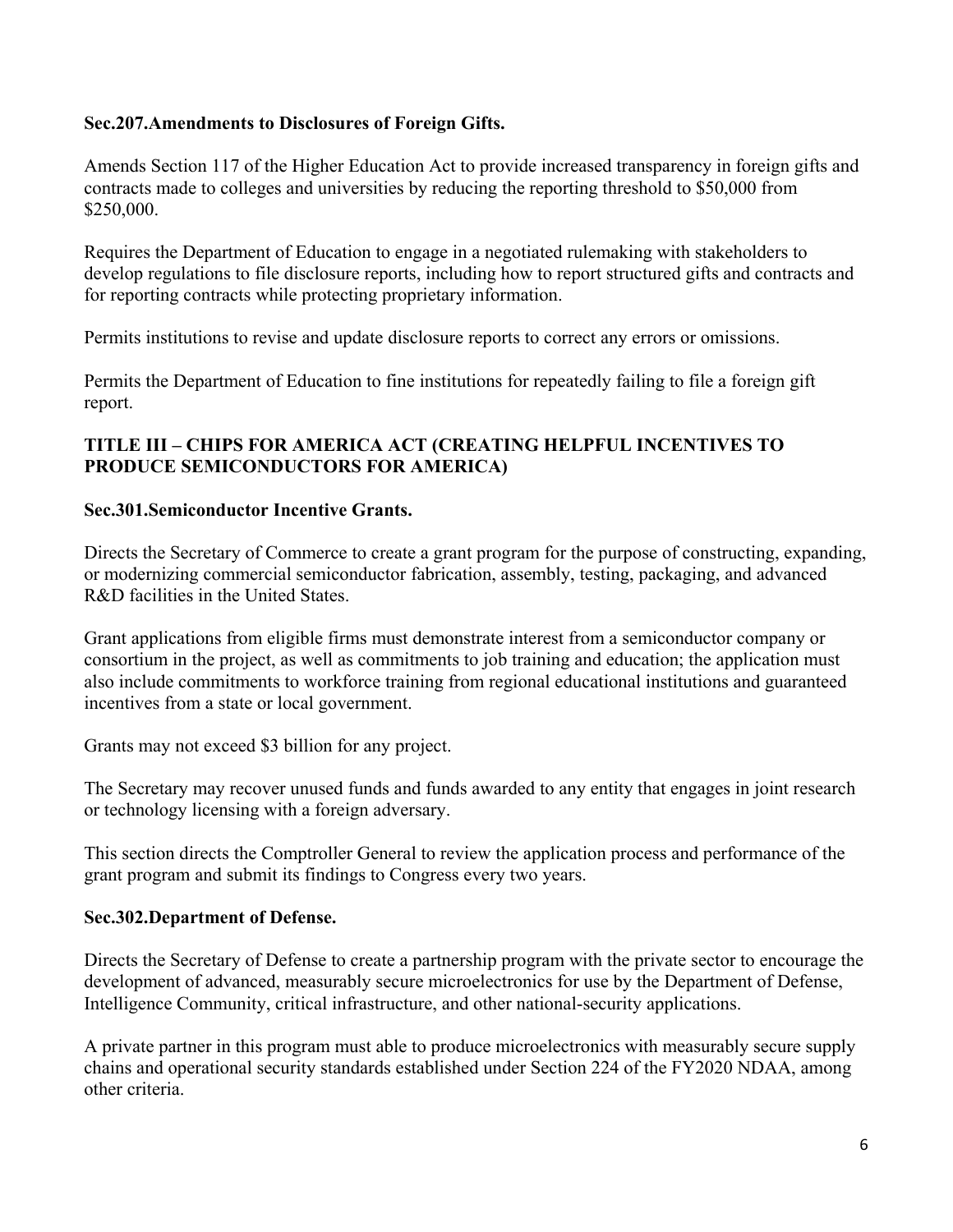When selecting private partners, the Secretary may consider whether a company has participated in past Department of Defense and Intelligence Community microelectronics programs, among other factors.

This section requires the president to submit to Congress a plan to enhance domestic production of microelectronics through use of the Defense Production Act.

This section directs the Comptroller General to submit a report to Congress on this program's activities once every two years.

### **Sec.303.Department of Commerce Study on the Status of Microelectronics Technologies in the United States Industrial Base.**

Requires the Secretary of Commerce to commence a review within 120 days assessing the state of the U.S. semiconductor industrial base.

### **Sec.304.Funding for Development and Adoption of Measurably Secure Microelectronics and Measurably Secure Microelectronics Supply Chains.**

Establishes a Multilateral Microelectronics Security Fund, with which the United States and its allies and partners will work to reach agreements promoting consistency in their policies related to microelectronics, greater transparency in their microelectronic supply chains, and greater alignment in their export control and foreign direct investment policies as related to microelectronics.

To incentivize multilateral participation, a common funding mechanism is established to support collaborative research, the development of secure microelectronics, and secure microelectronics supply chains.

A report to Congress is required for each year funding is available.

## **Sec.305.Advanced Semiconductor Research and Development.**

Directs the president to establish a subcommittee on semiconductor technology and innovation within the National Science and Technology Council. This subcommittee shall develop a national strategy on semiconductor research, development, manufacturing, and supply chain, updated not less than once every five years.

This section further directs the Secretary of Commerce to establish a national semiconductor technology center to conduct research, fund semiconductor startups and a Manufacturing USA Institute, and develop workforce training programs.

Agencies receiving funding under this section must develop policies to ensure domestic use of intellectual property resulting from this funding.